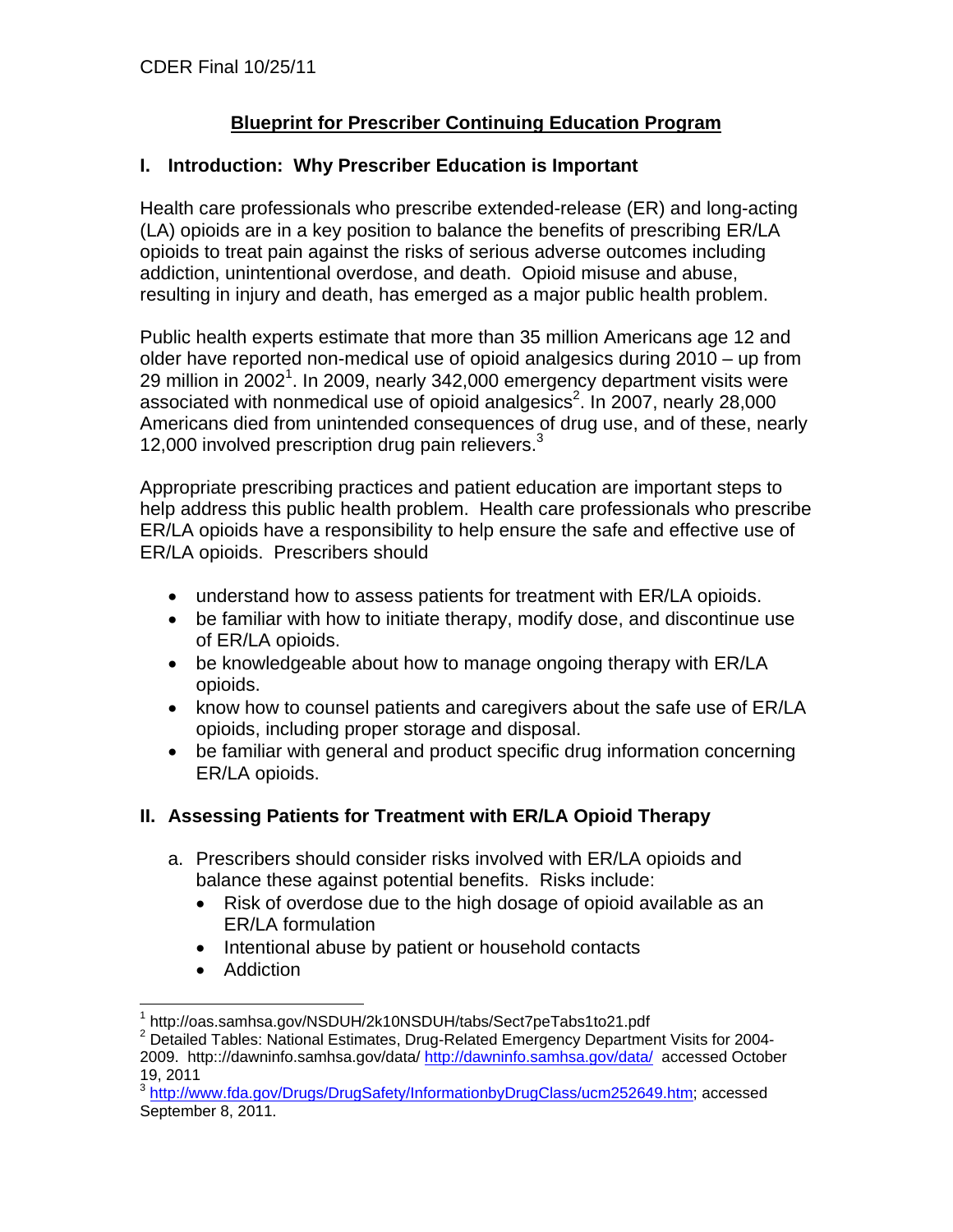- Interactions with other medications and substances (see table below for specifics)
- Inadvertent exposure to household contacts, especially children
- b. Prescribers should assess each patient's risk of abuse, including history of substance abuse and serious mental illness. Prescribers should
	- Be knowledgeable about risk factors for opioid abuse and riskassessment methods.
	- Complete a comprehensive history and physical examination, including assessment of psychosocial factors and family history of substance abuse, as well as special considerations for the elderly, women, children, and cultural/ethnic groups. Identify appropriate referrals when the condition warrants.
	- to help manage patients using opioids products. • Understand and appropriately utilize screening tools for addiction or abuse, such as Prescription Drug Monitoring Programs (PDMPs), to help assess potential risks associated with chronic opioid therapy and
	- Adequately document all evaluations and treatment plans.
- c. Prescribers should be able to determine if a patient is opioid-tolerant and should know which products are safe for use only in opioid-tolerant patients.

## **III. Initiating Therapy, Modifying Dosing, and Discontinuing Use of ER/LA Opioids**

- a. Prescribers should have awareness of federal and state regulations on opioid prescribing.
- b. When initiating therapy with an ER/LA opioid, prescribers should be aware that
	- Dose selection is critical, particularly when initiating therapy with an ER/LA opioid as the first opioid.
	- Titration should be based on efficacy and tolerability.
- c. Prescribers should be knowledgeable about converting patients from immediate-release to ER/LA products and from one ER/LA opioid product to another ER/LA opioid product.
- d. Prescribers should be aware of the concept of incomplete cross-tolerance in order to safely convert patients from one opioid to another.
- e. When modifying the dose of an ER/LA opioid, prescribers should understand equianalgesic dosing concepts and follow patients closely during all periods of dose adjustments.
- f. Prescribers should understand that tapering the opioid dose is necessary to safely discontinue treatment with ER/LA opioids when therapy is no longer needed.

# **IV. Managing Therapy with ER/LA Opioids**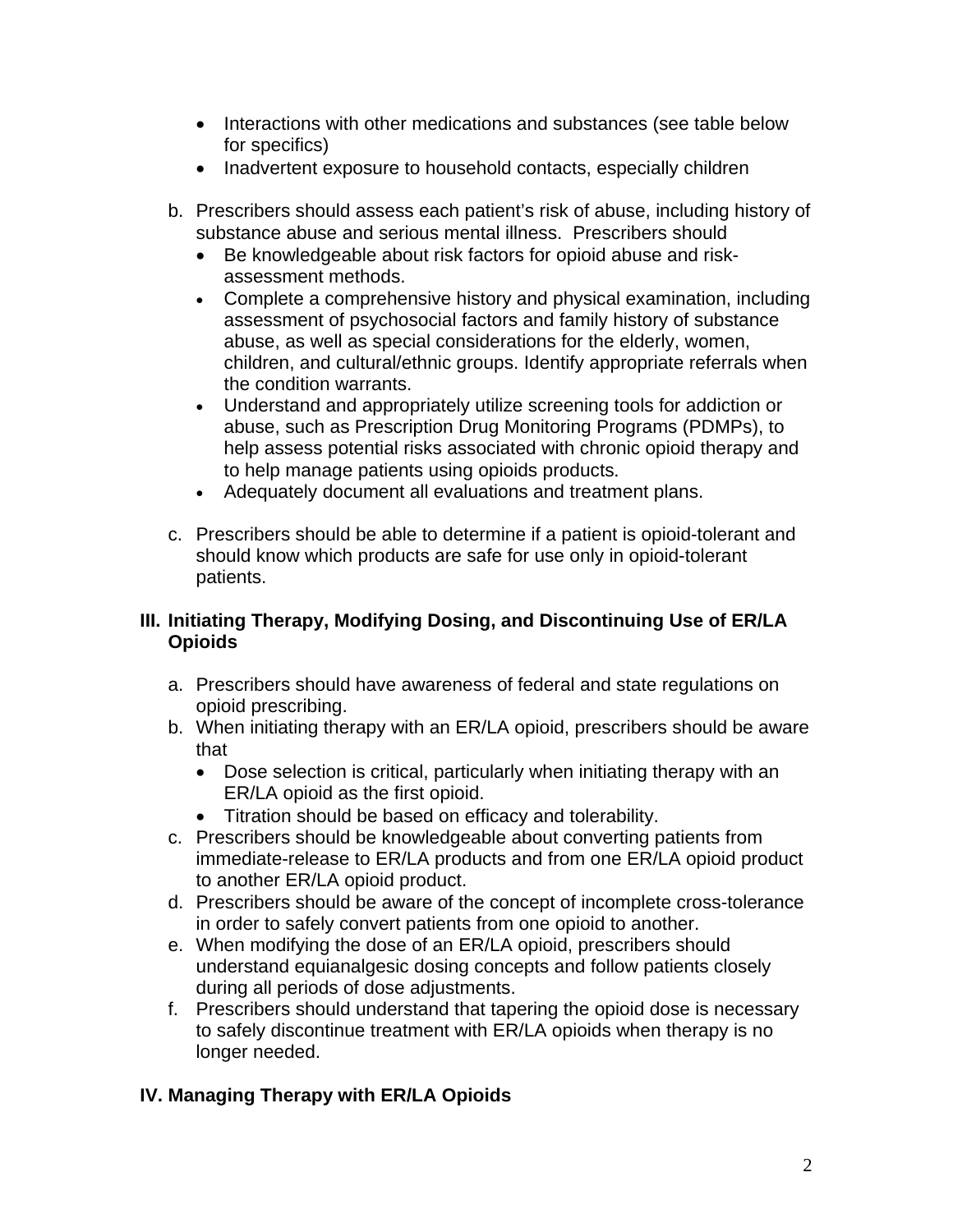- a. Prescribers should establish goals for therapy and continuously evaluate pain as well as functioning level and quality of life.
- b. Prescribers should be aware of the existence of Patient Provider Agreements (PPAs), although FDA is not requiring their use.
	- PPAs are documents signed by both prescriber and patient at the time an opioid is prescribed. PPAs can help ensure patients understand the goals of treatment, the risks, and how to use the medications safely.
	- PPAs can include commitments to return for follow-up visits, to comply with appropriate monitoring (such as random drug screens) and to safeguard the medication.
- c. Prescribers should ensure that patients adhere to a treatment plan and monitor patients for misuse and abuse by
	- Recognizing aberrant behavior
	- Utilizing PDMPs to identify potential abuse where available
	- Understanding the role of drug testing and performing drug screens as indicated
	- Screening and referring for substance abuse treatment when indicated
	- Performing medication reconciliation at each visit
- d. Prescribers should understand how to manage adverse events associated with ER/LA opioid products.
- e. Prescribers maintaining patients on ER/LA opioids should over time reassess the efficacy of opioid therapy and monitor patients for tolerance.
- f. Prescribers maintaining patients on ER/LA opioids should over time reassess whether opioids continue to be necessary for management of the patient's pain.
- g. Prescribers should understand the need for reevaluation of patients' underlying medical condition if symptoms change over time.

# **Opioids V. Counseling Patients and Caregivers About the Safe Use of ER/LA**

- a. Prescribers should give product-specific information about the prescribed opioid.
- b. Prescribers should explain how to take the opioid as prescribed.
- c. Prescribers should explain adherence to dosing regimen and how to handle missed doses.
- d. Prescribers should warn that under no circumstances should an oral ER/LA opioid be broken, chewed or crushed, and patches should not be cut or torn prior to use, as this may lead to rapid release of the ER/LA opioid causing overdose and death.
- e. Prescribers should caution that the use of other CNS depressants, alcohol, or illegal drugs with ER/LA opioids can cause overdose and death. Patients should only use other CNS depressants under the instruction of their prescriber.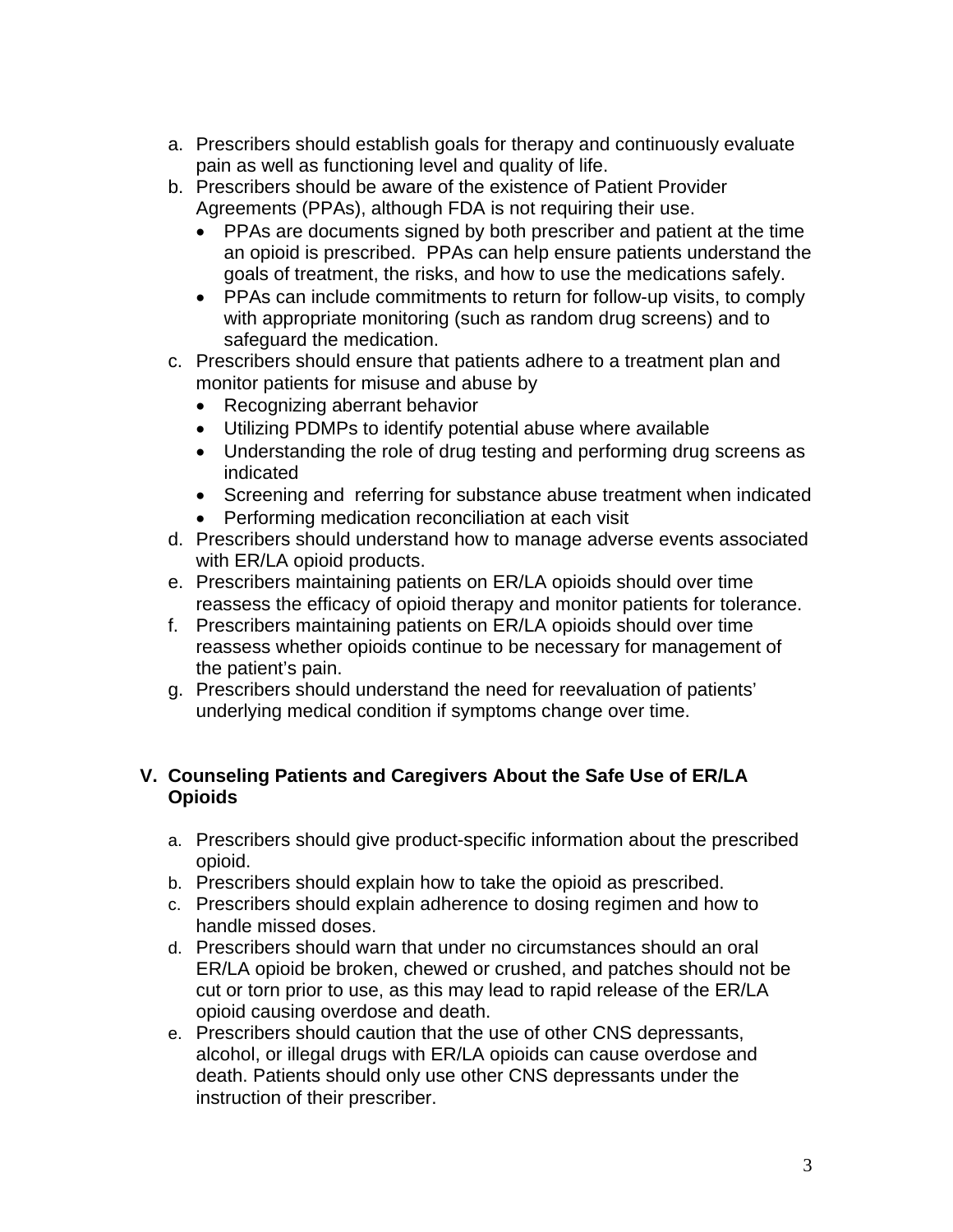- f. Prescribers should discuss that withdrawal symptoms can occur if an ER/LA opioid is discontinued suddenly. Patients should discuss plans to stop the ER/LA opioid with their prescriber. Patients should discuss a tapering regimen with their prescriber.
- g. Prescribers should explain that sharing ER/LA opioids with others may cause serious side effects including death, and that selling or giving away ER/LA opioids is against the law.
- h. Prescribers should counsel patients to store their ER/LA opioid in a safe and secure place away from children and pets and to read the productspecific disposal information included with the ER/LA opioid product.
- i. Prescribers should caution patients that ER/LA opioids can cause serious side effects that can lead to death. Patients should call their prescriber or get emergency medical help if they have symptoms of overdose or respiratory depression; symptoms of stomach or intestinal blockage; or allergic reactions. Patients should also be counseled on the most common side effects of ER/LA opioids and be cautioned about the risk of falls, working with heavy machinery, and driving.
- j. Patients should call their prescriber for advice about side effects.
- k. Prescribers or patients are encouraged to report side effects to the FDA at 1-800-FDA-1088.

# **VI. General Drug Information for ER/LA Opioid Products**

Prescribers should be knowledgeable about general characteristics, toxicities, and drug interactions for ER/LA opioid products. For example,

- a. Respiratory depression is the most serious adverse effect of opioids as it can be immediately life-threatening.
- b. Constipation is the most common long-term side-effect but can often be managed.
- c. Drug-drug interaction profiles vary among the products. Knowledge of particular opioid-drug interactions, and the underlying pharmacokinetic and pharmacodynamic mechanisms, allows for the safer administration of opioid analgesics.
	- Central nervous system depressants (sedatives, hypnotics, tranquilizers, tricyclic antidepressants) and alcohol can have a potentiating effect on the sedation and respiratory depression due to opioids. Alcohol consumption should be avoided entirely with some oral products (e.g. morphine, hydromorphone, oxymorphone) because ethanol increases the plasma concentration of the drug substance.
	- Opioids may enhance the neuromuscular blocking action of skeletal relaxants (e.g. pancuronium) and produce an increased degree of respiratory depression.
	- Using opioids with monoamine oxidase inhibitors (MAOIs) may result in possible increase in confusion, anxiety, and respiratory depression.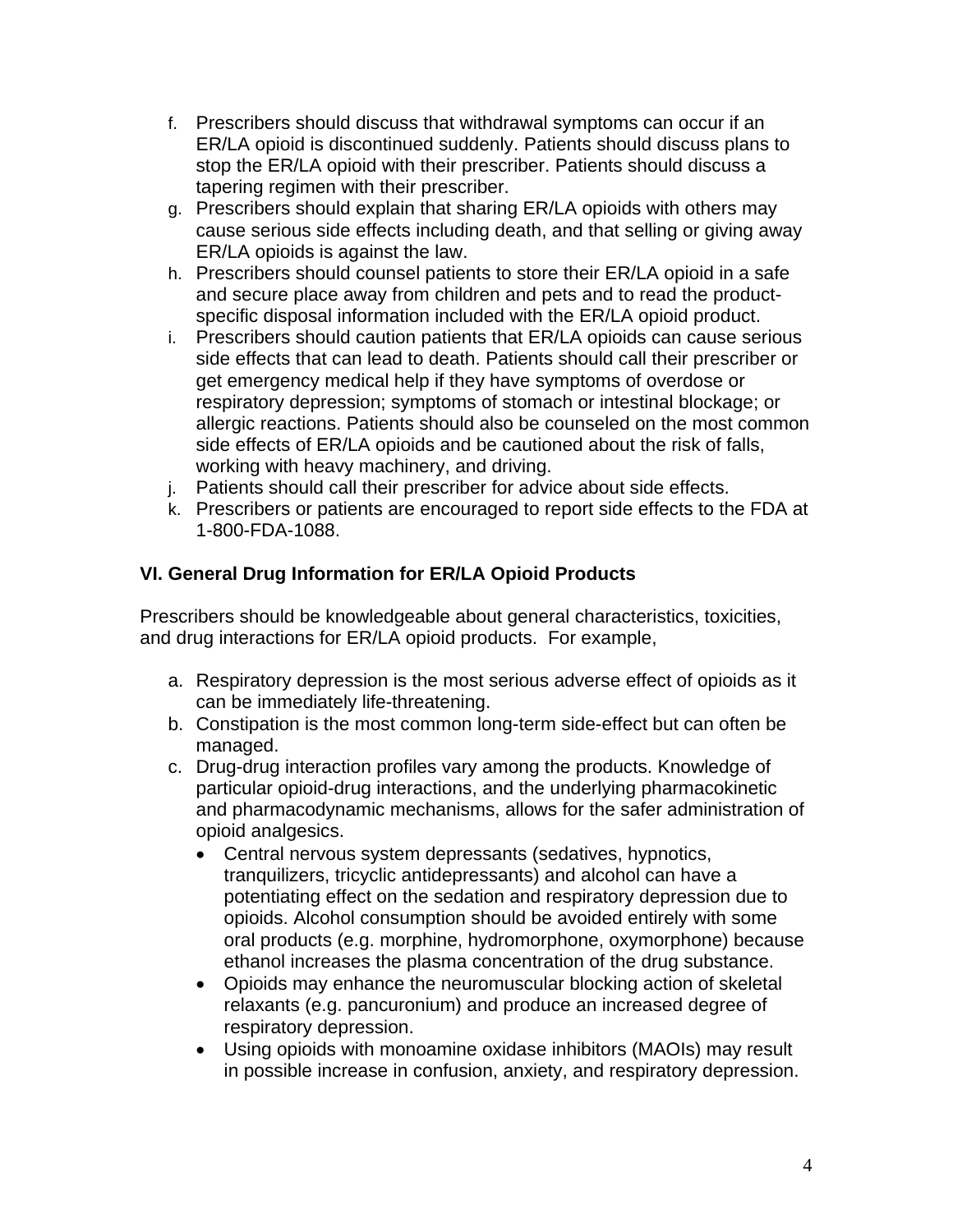- Opioids can reduce the efficacy of diuretics by inducing the release of antidiuretic hormone (ADH).
- Some opioids (methadone, buprenorphine) can prolong the QTc interval.
- Some opioids interact with various cytochrome P450 enzyme inhibitors and inducers and thus may result in higher or lower than expected blood levels of the drug. See detailed drug information table.
- b. Tolerance to sedating and respiratory-depressant effects is critical to safe use of certain products, certain dosage unit strengths, or certain doses of some products. Opioid tolerance must be demonstrated before using any strength of ER/LA fentanyl and ER/LA hydromorphone. For other ER/LA opioids the use of certain doses of the drug requires that the patient be opioid tolerant. See detailed drug information table.
- c. Tablet and capsule dosage forms must be swallowed whole. The pellets from capsule dosage forms can be sprinkled on applesauce and swallowed without chewing.
- d. For transdermal products, external heat, fever, and exertion can increase absorption, leading to fatal overdose. Transdermal products with metal foil backings are not safe for use in MRIs.

# **VII. Specific Drug Information for ER/LA Opioid Products**

Prescribers should be knowledgeable about specific characteristics of the ER/LA opioid products they prescribe, including the drug substance, dosage form/strength, dosing interval, key instructions, major drug interactions, use in opioid-tolerant patients, drug-specific adverse events, and relative potency to oral morphine. The attached table is a reference. For detailed information, prescribers can refer to prescribing information available online via DailyMed at dailymed.nlm.nih.gov or Drugs@FDA at www.fda.gov/drugsatfda . (NOTE: Industry to provide specific information in table below for FDA review).